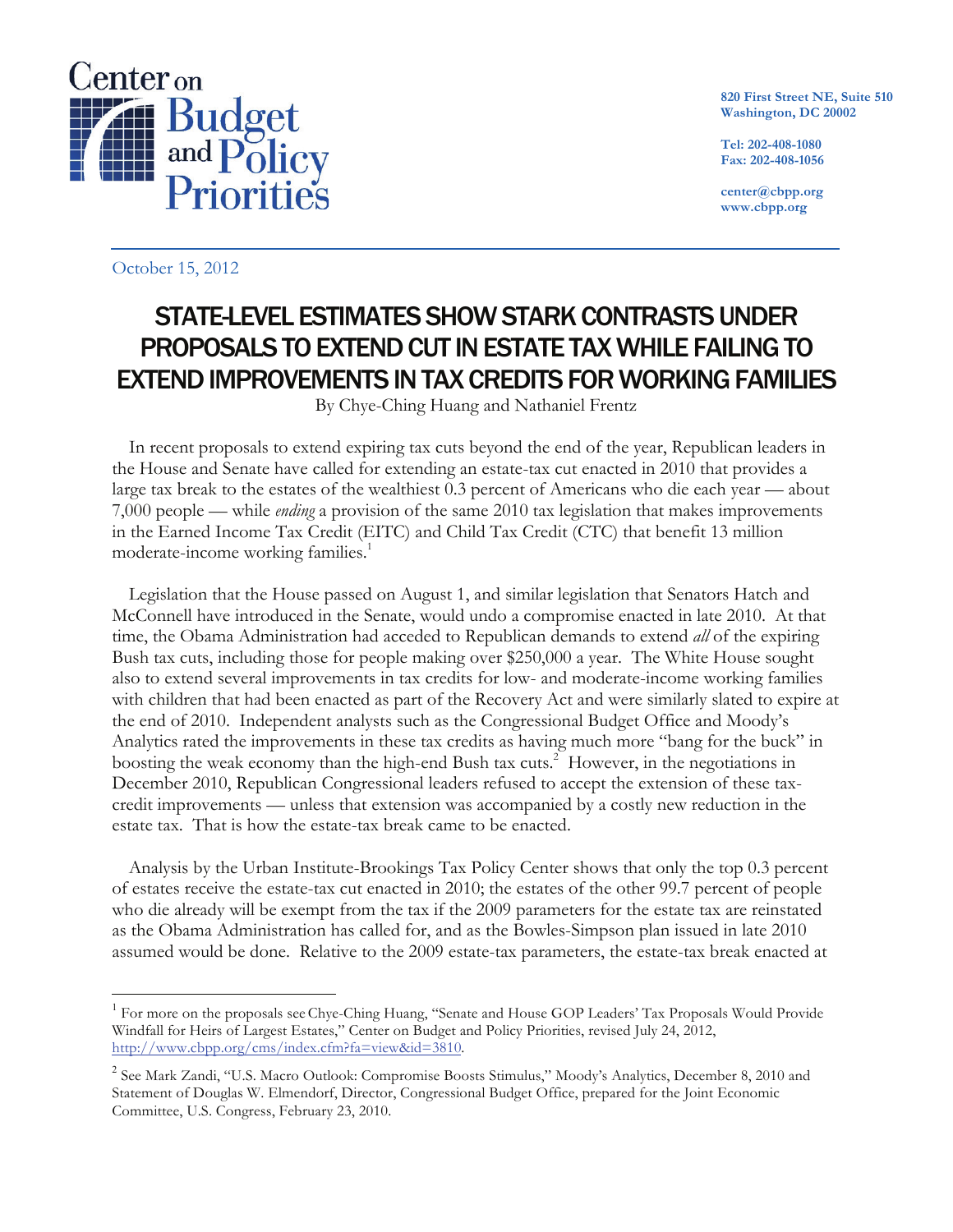the end of 2010 benefits only the heirs of estates that have assets in excess of \$3.5 million for an individual and \$7 million for a couple.

For the estates that receive it, the estate-tax break enacted in 2010 is worth an average of \$1.1 million per estate, relative to the 2009 parameters, according to the Tax Policy Center. If made permanent, the estate-tax break would cost \$119 billion over ten years in lost revenue, and would increase the deficit by \$141 billion over the same period when the interest costs are included, according to estimates from the Treasury Department and the Office of Management and Budget.<sup>3</sup>

The current GOP proposals would extend the estate-tax cut, along with all of the Bush tax cuts, through 2013. But these proposals would let the refundable tax-credit improvements for low- and moderate-income working families lapse on December 31, even though their impact in boosting a weak economy would be far greater than that of the 2010 estate-tax cut (which would have virtually no impact on the slow economy because it would do little or nothing to increase consumer or business purchases in the year ahead).

The contrast in priorities in the GOP proposal is stark. Examined on a state-by-state basis, the proposal to extend the estate-tax break while letting the tax-credit improvements for working families lapse would, for example:

- Extend the estate-tax cut for roughly the largest 150 estates in Colorado in 2013, while ending EITC and CTC improvements for 190,000 modest-income Colorado working families.
- Provide the estate-tax cut to about the wealthiest 100 estates in Washington State while ending the EITC and CTC improvements for nearly a quarter-million working families in that state, which contain nearly 500,000 children.
- Provide the estate-tax cut to roughly the wealthiest one-tenth of 1 percent (0.1 percent) of estates in Alabama, Alaska, Arkansas, Idaho, Indiana, Iowa, Kentucky, Maine, Mississippi, New Mexico, North Dakota, Ohio, Pennsylvania, Tennessee, Utah, West Virginia, and Wisconsin, while ending EITC and CTC improvements for over 5 million working families in these states.

In states such as Idaho, Tennessee, and West Virginia, roughly 7,000 times as many families would lose from the failure to extend the Child Tax Credit and Earned Income Tax Credit improvements as would benefit from extension of the 2010 cut in the estate tax.

Table 1 provides estimates of the numbers of families affected in each state. The state-by-state estimates of the number of families who would be adversely affected by letting the tax-credit improvements expire are from Citizens for Tax Justice. The estimates of the number of estates in each state receiving the estate-tax cut enacted in 2010 are based on the Tax Policy Center's estimate of the total number of such estates nationwide. We allocated that estimate across the states based on data from the Internal Revenue Service's Statistics of Income database and data from the Centers for Disease Control and Prevention. (See Appendix.)

 <sup>3</sup> *Budget of the United States Government, Fiscal Year 2013*, Office of Management and Budget, Table S–9: Mandatory and Receipt Proposals, page 220. If policymakers do not act, the estate tax will revert in 2013 to the rules in place before the 2001 tax cut, with an exemption of \$1 million per estate (effectively \$2 million for couples) and a top estate-tax rate of 55 percent.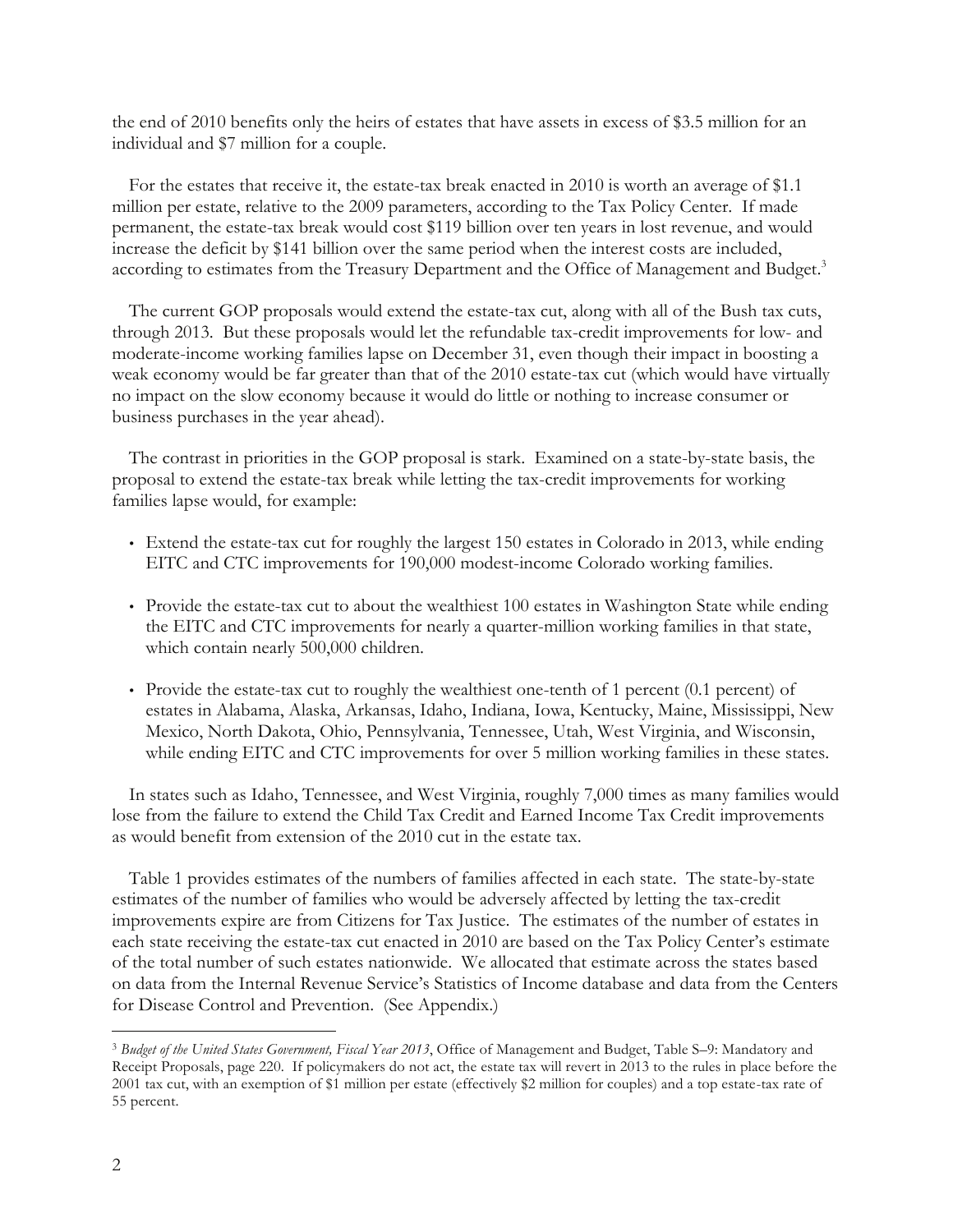For many lower-income working families, the impact of losing the tax-credit improvements would be substantial. For instance, a married couple with three children that has earnings at the estimated poverty line for 2013 (\$27,713 for a family of that size) will receive \$1,934 less in combined CTC and EITC benefits next year if policymakers let the improvements expire. Similarly, a single mother with two children working full time at the minimum wage — and earning about \$14,000 — will receive a CTC of just \$173 in 2013 instead of \$1,725.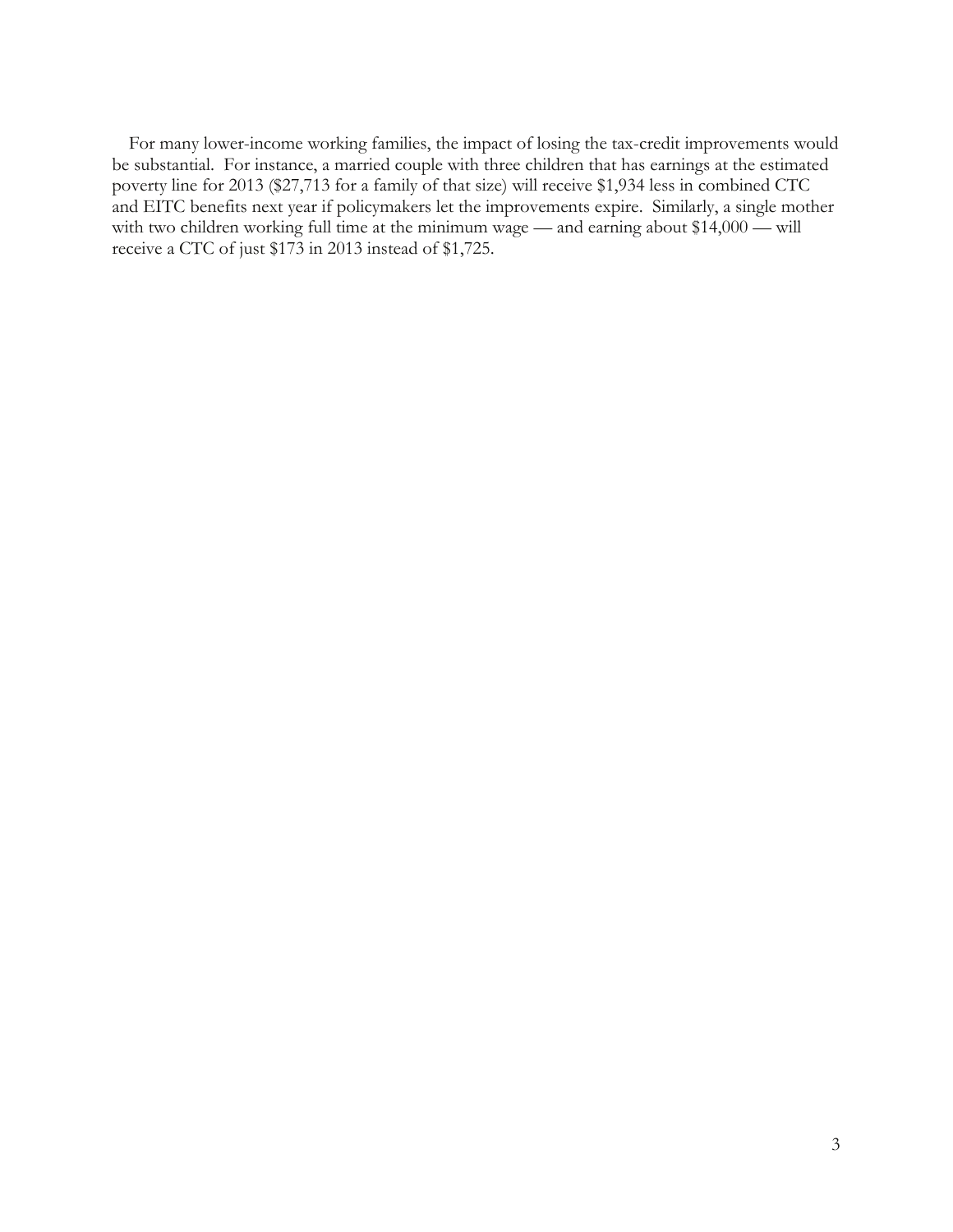| Table 1              |                                                                                |                      |                                                                                                    |                       |
|----------------------|--------------------------------------------------------------------------------|----------------------|----------------------------------------------------------------------------------------------------|-----------------------|
|                      | <b>Estates receiving 2010 estate-tax</b><br>cut, relative to 2009 law, in 2013 |                      | <b>Families adversely affected</b><br>by not extending EITC and<br><b>CTC improvements in 2013</b> |                       |
|                      | <b>Number of estates</b>                                                       | Percentage of all    | Number of                                                                                          | Number of children in |
|                      |                                                                                | estates in the state | families                                                                                           | these families        |
| <b>Total</b>         | 7,450                                                                          | 0.3%                 | 13,115,145                                                                                         | 25,715,649            |
| Alabama              | 50                                                                             | 0.1%                 | 287,044                                                                                            | 512,996               |
| Alaska<br>Arizona    | *fewer than 10                                                                 | *fewer than 0.1%     | 20,710                                                                                             | 42,274                |
| Arkansas             | 110<br>30                                                                      | 0.2%<br>0.1%         | 305,417<br>156,164                                                                                 | 709,091<br>297,695    |
| California           | 1480                                                                           | 0.6%                 |                                                                                                    |                       |
| Colorado             | 150                                                                            | 0.5%                 | 1,524,618                                                                                          | 3,165,250             |
| Connecticut          | 140                                                                            | 0.5%                 | 190,845<br>75,033                                                                                  | 344,865<br>147,285    |
| Delaware             | $*30$                                                                          | 0.4%                 | 31,954                                                                                             | 52,384                |
| District of Columbia | 20                                                                             | 0.4%                 | 17,035                                                                                             | 37,907                |
| Florida              | 900                                                                            | 0.5%                 | 977,480                                                                                            | 1,718,069             |
| Georgia              | 180                                                                            | 0.3%                 | 587,100                                                                                            | 1,139,543             |
| Hawaii               | 40                                                                             | 0.4%                 | 52,371                                                                                             | 102,592               |
| Idaho                | $*10$                                                                          | 0.1%                 | 73,774                                                                                             | 150,347               |
| <b>Illinois</b>      | 240                                                                            | 0.2%                 | 467,109                                                                                            | 992,167               |
| Indiana              | 50                                                                             | 0.1%                 | 268,296                                                                                            | 525,069               |
| lowa                 | 40                                                                             | 0.1%                 | 86,321                                                                                             | 190,553               |
| Kansas               | 60                                                                             | 0.3%                 | 98,227                                                                                             | 201,089               |
| Kentucky             | 50                                                                             | 0.1%                 | 183,209                                                                                            | 332,944               |
| Louisiana            | 80                                                                             | 0.2%                 | 231,482                                                                                            | 405,915               |
| Maine                | $*10$                                                                          | 0.1%                 | 35,042                                                                                             | 64,730                |
| Maryland             | 140                                                                            | 0.3%                 | 154,285                                                                                            | 306,142               |
| Massachusetts        | 140                                                                            | 0.3%                 | 165,143                                                                                            | 299,374               |
| Michigan             | 170                                                                            | 0.2%                 | 428,298                                                                                            | 770,922               |
| Minnesota            | 90                                                                             | 0.2%                 | 115,656                                                                                            | 271,368               |
| Mississippi          | 40                                                                             | 0.1%                 | 233,824                                                                                            | 399,191               |
| Missouri             | 120                                                                            | 0.2%                 | 256,829                                                                                            | 480,545               |
| Montana              | $*30$                                                                          | 0.4%                 | 39,239                                                                                             | 68,801                |
| Nebraska             | 80                                                                             | 0.6%                 | 62,532                                                                                             | 119,840               |
| Nevada               | 80                                                                             | 0.4%                 | 113.535                                                                                            | 246,673               |
| New Hampshire        | 30                                                                             | 0.3%                 | 22,301                                                                                             | 36,092                |
| New Jersey           | 220                                                                            | 0.3%                 | 218,863                                                                                            | 442,175               |
| New Mexico           | 20                                                                             | 0.1%                 | 115,222                                                                                            | 214,788               |
| <b>New York</b>      | 700                                                                            | 0.5%                 | 724,949                                                                                            | 1,414,333             |
| North Carolina       | 140                                                                            | 0.2%                 | 522,645                                                                                            | 1,114,261             |
| North Dakota         | *fewer than 10                                                                 | *fewer than 0.1%     | 19,809                                                                                             | 35,579                |
| Ohio                 | 140                                                                            | 0.1%                 | 498,603                                                                                            | 997,137               |
| Oklahoma             | 110                                                                            | 0.3%                 | 207,145                                                                                            | 383,857               |
| Oregon               | 90                                                                             | 0.3%                 | 133,792                                                                                            | 258,389               |
| Pennsylvania         | 170                                                                            | 0.1%                 | 387,740                                                                                            | 773,274               |
| Rhode Island         | $*40$                                                                          | 0.4%                 | 30,284                                                                                             | 58,252                |
| South Carolina       | 100                                                                            | 0.3%                 | 262,996                                                                                            | 501,775               |
| South Dakota         | $*60$                                                                          | 0.9%                 | 29,034                                                                                             | 60,425                |
| Tennessee            | 40                                                                             | 0.1%                 | 330,797                                                                                            | 594,954               |
| Texas                | 540                                                                            | 0.3%                 | 1,463,192                                                                                          | 2,952,035             |
| Utah                 | 20                                                                             | 0.1%                 | 120.838                                                                                            | 288,122               |
| Vermont              | $*10$                                                                          | 0.2%                 | 16,682                                                                                             | 29,348                |
| Virginia             | 220                                                                            | 0.4%                 | 275,089                                                                                            | 493,667               |
| Washington           | 110                                                                            | 0.2%                 | 246,432                                                                                            | 492,169               |
| West Virginia        | *fewer than 10                                                                 | *fewer than 0.1%     | 77,050                                                                                             | 128,835               |
| Wisconsin            | 40                                                                             | 0.1%                 | 155,112                                                                                            | 319,798               |
| Wyoming              | 10                                                                             | 0.2%                 | 17,998                                                                                             | 30,763                |

Sources: Citizens for Tax Justice for families and children affected by EITC and CTC improvements.

CBPP calculation of estate numbers from Tax Policy Center, IRS, and CDC data (see Appendix).

NOTE: Estate estimates are approximate and include significant margins of error. Entries with an asterisk should be used with particular caution because of the small number of sample returns on which they were based.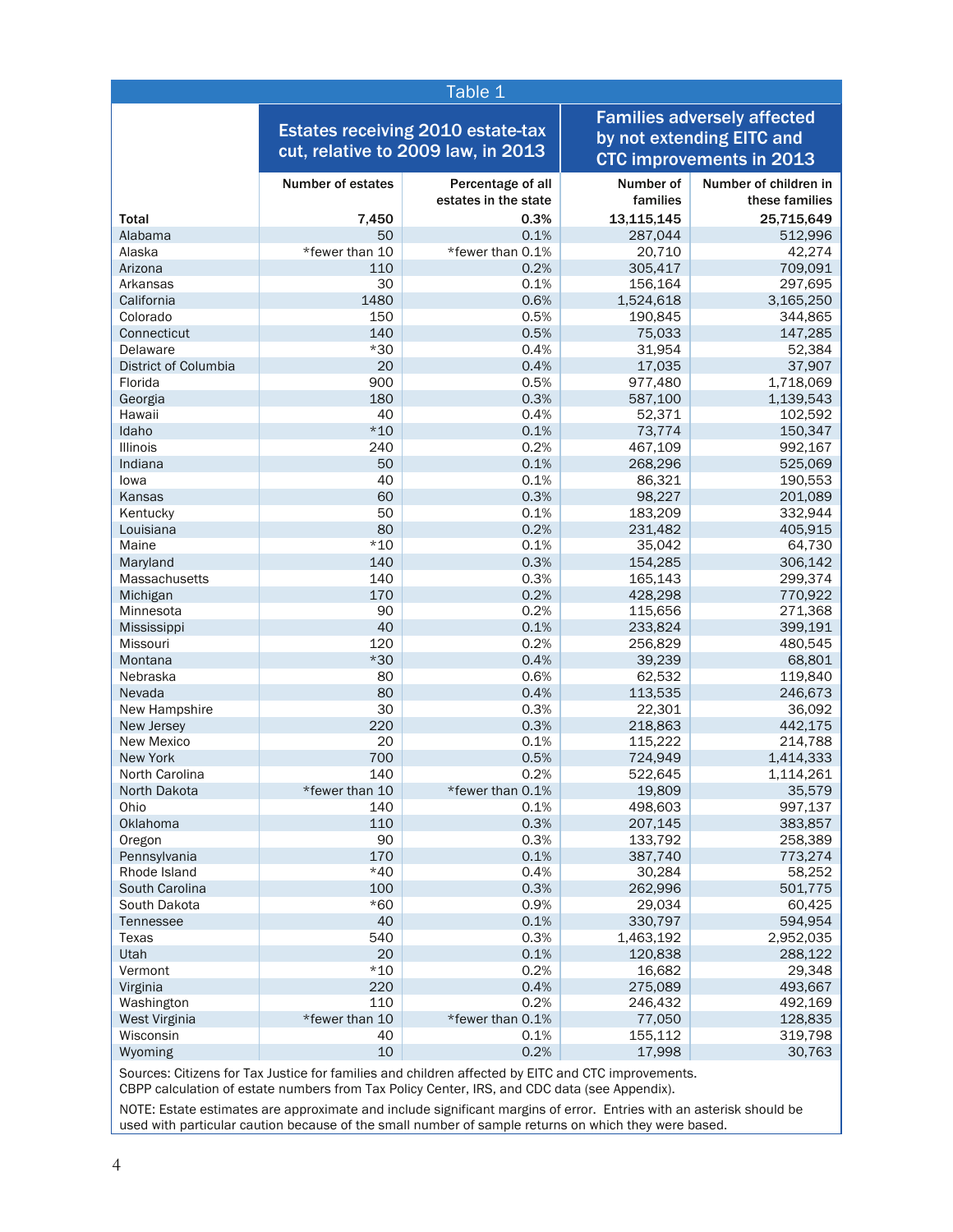#### Only Wealthiest Three in 1,000 Estates Would Receive Estate-Tax Cut

The legislation that the House passed in August 2012, and the similar proposal from Senators Hatch and McConnell, would continue an estate-tax cut enacted at the end of 2010 that is due to expire at the end of 2012. The Obama Administration has proposed that, at the end of this year, the generous estate-tax rules that were in effect in 2009 go back into effect. The deficit reduction plan that Erskine Bowles and Alan Simpson, co-chairs of a bipartisan deficit-reduction commission, issued in late 2010 also assumed reinstatement of the 2009 estate-tax rules.

Tax Policy Center analysis shows that only the wealthiest 0.3 percent<sup>4</sup> of estates nationwide would face any tax in 2013 under the 2009 rules, which exempt estates worth up to \$3.5 million for an individual — effectively \$7 million for a couple — from the tax. Because the top 0.3 percent of estates are the only ones that would owe any tax under the 2009 rules, going *beyond* the 2009 rules and shrinking the estate tax further benefits only those estates.

For example, in Colorado, only about the wealthiest 150 estates of people who die in 2013 would have any estate-tax liability under the 2009 rules. Hence, only these estates would receive further cuts in the tax. 5

The 2009 rules already are very generous, reflecting eight years of reductions in the estate tax between 2001 and 2009, as required under the Bush tax cuts enacted in 2001. By 2009, the amount of an estate exempt from the tax had more than quadrupled; a wealthy couple with two grown children could pass on \$3.5 million to each child tax-free. This tax-free exemption amount of \$7 million is more than a middle-class family making \$70,000 a year earns in a lifetime. Moreover, because the estate tax applies only to the value of the estate that exceeds the exemption level — and because of other tax breaks built into estate-tax law — the effective tax rates faced by those estates that are taxable are generally much lower than the statutory estate-tax rate. The Tax Policy Center estimates that under the 2009 rules, estates that would owe any tax at all would face an average effective tax rate of 19.1 percent in 2013 (in other words, the tax would, on average, equal 19.1 percent of the value of the assets in the estate), far below the official statutory rate of 45 percent.<sup>6</sup>

As noted, the 2010 legislation shrunk the estate tax beyond its 2009 parameters, raising the amount of an estate that is entirely exempt from the tax from \$3.5 million to \$5 million (effectively, from \$7 million to \$10 million for a couple) and reducing the tax rate on the value of an estate above that threshold from 45 percent to 35 percent. Compared to the 2009 estate-tax parameters, these changes provide an additional tax cut averaging \$1.1 million per estate to the affected estates.

Although the 2010 estate-tax cut has only a small number of beneficiaries, its cost is high. Continuing it rather than reverting to the 2009 rules would cost \$119 billion over ten years in lost revenue and increase the deficit by \$141 billion over the same period when the interest costs are included, according to estimates from the Treasury Department and the Office of Management and Budget. 7

 <sup>4</sup> CBPP calculation using data from Tax Policy Center, IRS, and CDC. See Appendix.

<sup>5</sup> CBPP calculation using data from Tax Policy Center, IRS, and CDC. See Appendix.

<sup>6</sup> Tax Policy Center table T11-0161.

<sup>7</sup> *Budget of the United States Government, Fiscal Year 2013*, Office of Management and Budget, Table S–9: Mandatory and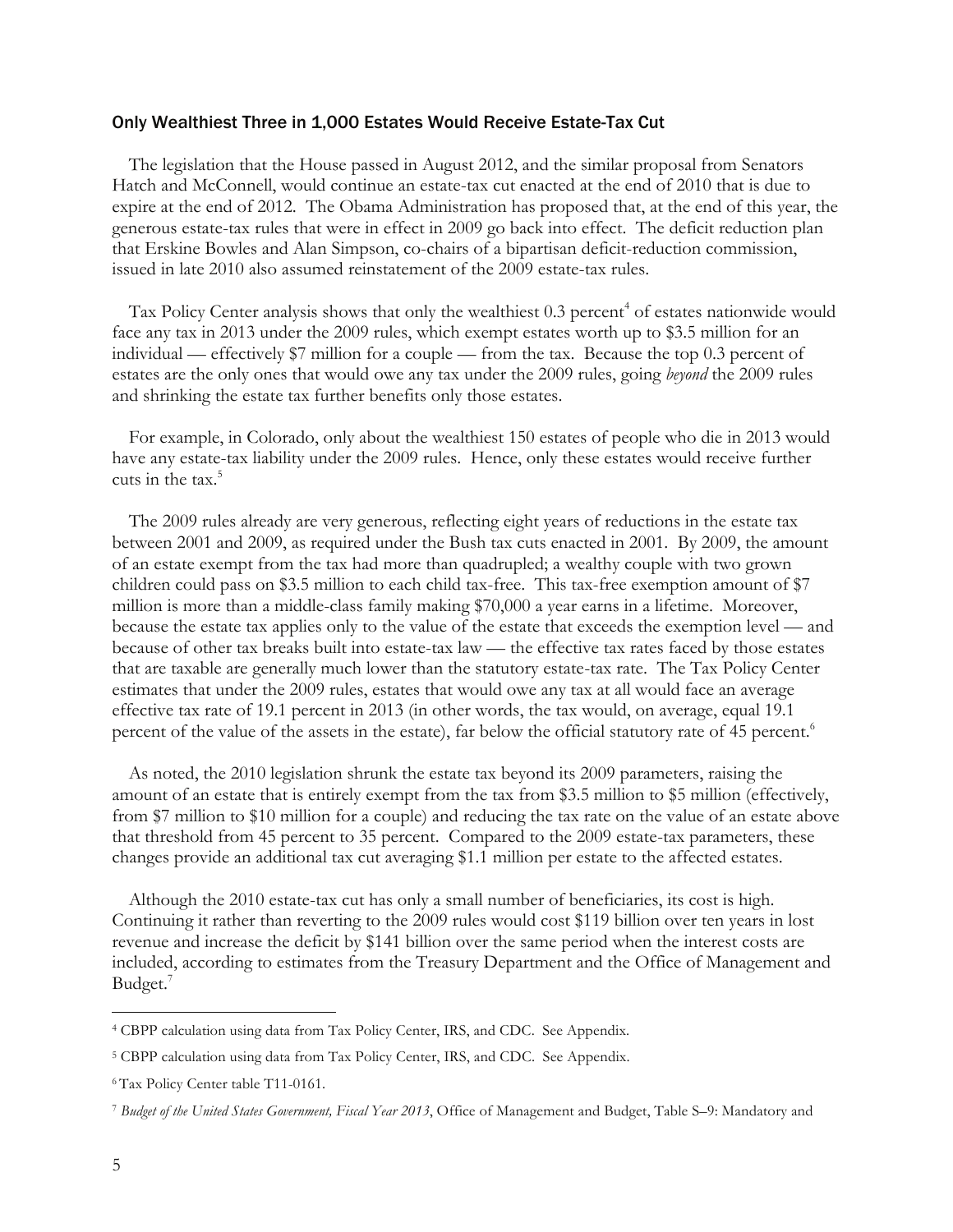## Lack of Extension of Tax-Credit Improvements Would Affect 13 Million Working Families

Policymakers enacted several improvements in tax credits targeted primarily on lower-income working families with children in 2009 and extended them through 2012 in the tax-cut extension legislation enacted at the end of 2010. These measures:

- reduce the level of earnings a working family must have before it can qualify for any Child Tax credit;
- reduce the "marriage penalty" that some families face under the EITC by improving the credit for married families; and
- raise the maximum EITC by about \$650 for families with three or more children to reflect their higher living costs.

The package of tax-credit improvements also includes a measure to make college more affordable by replacing the Hope Credit with the American Opportunity Tax Credit, which provides a larger maximum credit to help offset college costs (a maximum tax credit of \$2,500 instead of \$1,800), can be claimed for up to four years of qualifying postsecondary education instead of only two, and is partially refundable (up to \$1,000) for families that don't earn enough to owe federal income tax.

If the improvements in the EITC and the Child Tax Credit expire, a single mother with two children working full time at the minimum wage and earning \$14,500 will face a reduction of about \$1,550 in her child tax credit. A married couple with three children with earnings equal to the estimated 2013 poverty line (\$27,713 for a family of that size) will face a loss of \$1,934 in combined EITC and CTC benefits as a result of the failure to extend the improvements in these credits.

Citizens for Tax Justice estimates, for example, that failure to extend the CTC and EITC improvements would affect 156,000 Arkansas working families with nearly 300,000 children. Of these, <sup>8</sup> 81,000 families would lose some or all of their EITC, and 96,000 families would lose some or all of their CTC. Some families would face reductions in both credits.

Nationally, failure to extend the improvements in the CTC and EITC would increase the number of people living below the poverty line by approximately 1.6 million and increase the number of children living in poverty by 900,000.<sup>9</sup> It would also end the work and marriage incentives these improvements provide. 10

Receipt Proposals, page 220.

<sup>8</sup> Citizens for Tax Justice, "The Debate over Tax Cuts: It's Not Just About the Rich," July 19, 2012, http://ctj.org/pdf/refundablecredits2012.pdf.

<sup>&</sup>lt;sup>9</sup> These figures are based on the effects of the EITC and CTC in 2010, calculated by CBPP using Current Population Survey data.

<sup>10</sup> Jimmy Charite, Indivar Dutta-Gupta, and Chuck Marr, "Studies Show Earned Income Tax Credit Encourages Work and Success in School and Reduces Poverty," Center on Budget and Policy Priorities, June 26, 2012, http://www.cbpp.org/cms/index.cfm?fa=view&id=3793.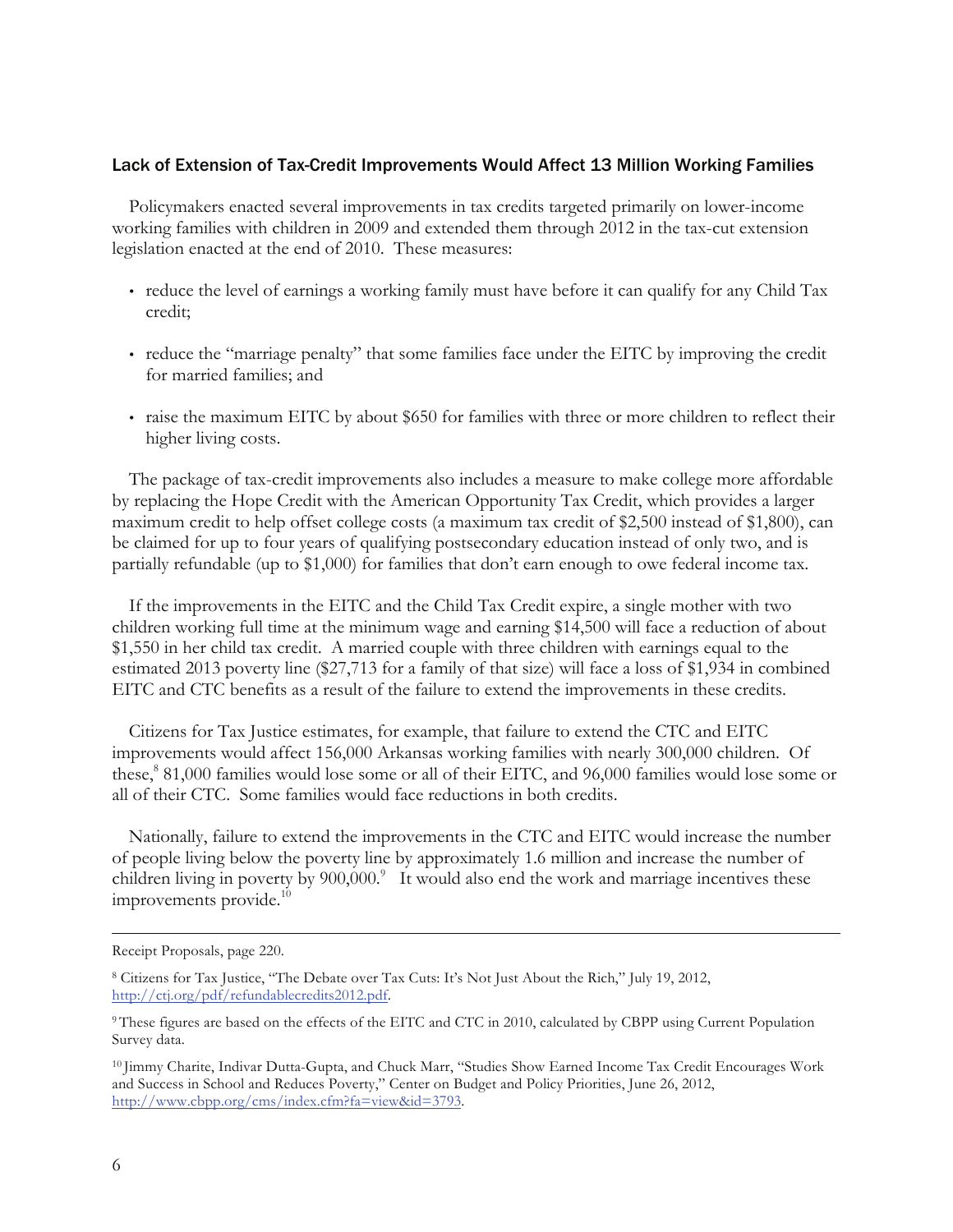As noted above, the Recovery Act and the 2010 legislation also established the American Opportunity Tax Credit to help students afford college. A state-by-state analysis of the effects of expiration of that credit is beyond the scope of this paper. $11$ 

### **Conclusion**

Providing costly tax windfalls to the country's wealthiest estates is difficult to justify in the best of times. It is particularly questionable at a time when the nation faces serious fiscal problems, policymakers are starting to make substantial cuts in a number of government functions (particularly in discretionary programs), and policymakers are considering deeper cuts in areas ranging from education to infrastructure to Medicare to programs that help the poorest Americans meet basic necessities or have a better chance at lifting themselves out of poverty.

For some policymakers to propose extending an exceedingly generous estate-tax windfall for the wealthiest Americans while allowing tax-credit improvements for low- and moderate-income working families with children to expire is striking.

 <sup>11</sup> The White House National Economic Council has estimated that expiration of this credit would affect 11 million families with incomes below \$250,000. See National Economic Council, *The President's Proposal to Extend the Middle Class Tax Cuts*, July 2012.